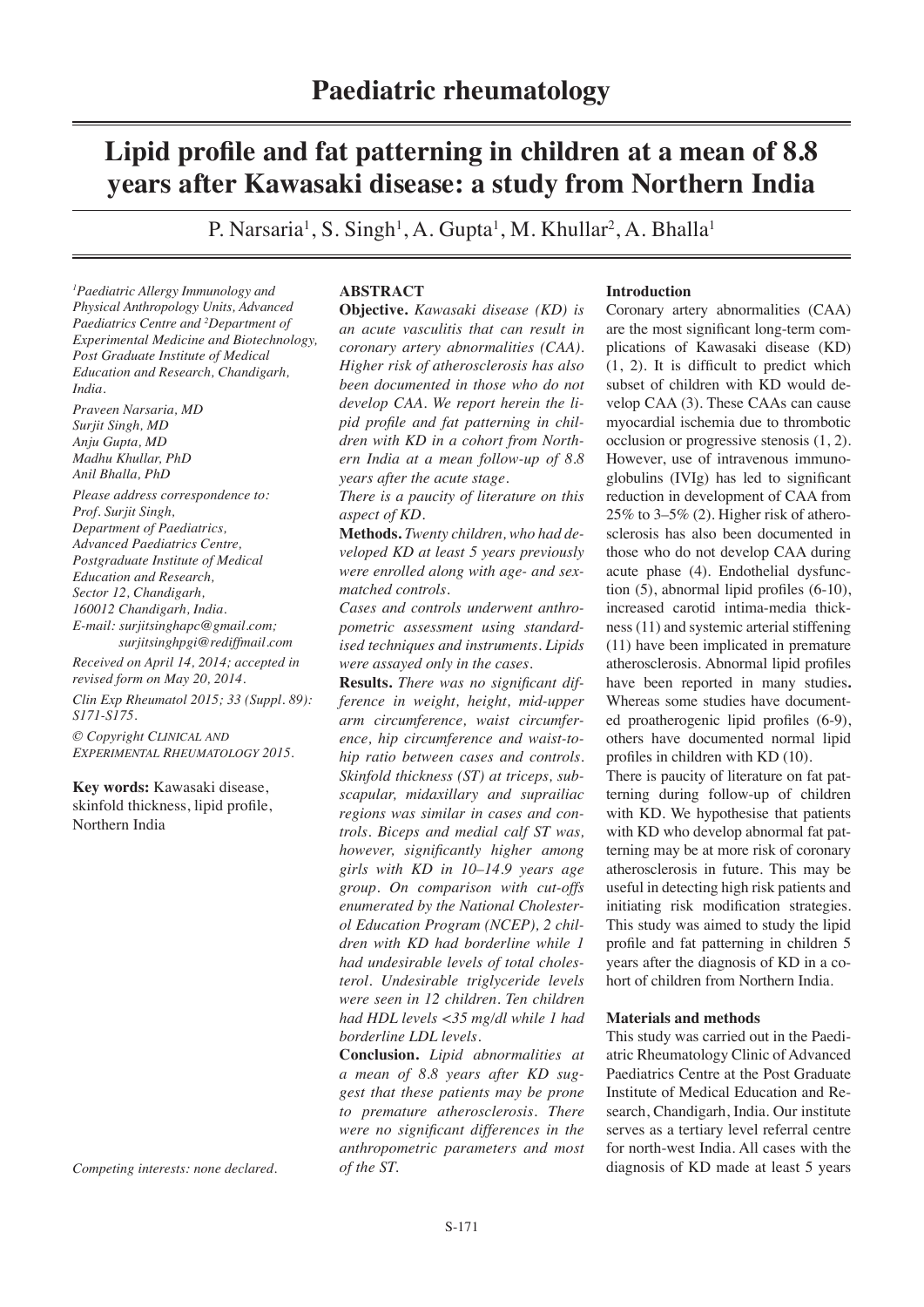before recruitment were eligible for enrolment into the study. The diagnosis of KD was based on the standard criteria given by American Heart Association (12). Children with KD were subjected to echocardiography at the time of admission and then 6–8 weeks later. All patients were treated with 2 gm/kg Intravenous immunoglobulin (IVIg) along with aspirin (initially 70–80 mg/ kg/day followed by 3–5 mg/kg/day). Aspirin was discontinued if the followup echocardiography at 6–8 weeks was normal. In patients with CAA, however, it was continued for longer periods of time.

The data regarding initial diagnosis, investigations and treatment were recorded in a predesigned proforma from the follow-up clinic file. The study protocol was approved by the Institute Thesis Committee and the Institute Ethics Committee. Parents were explained about the study and its procedure in detail and after obtaining an informed consent, all children underwent a detailed anthropometric assessment using standardised techniques and instruments in the Growth Laboratory of Advanced Paediatrics Centre. The anthropometric assessment included a measurement of weight, height, mid upper arm circumference (MUAC), waist circumference, hip circumference and skinfold thickness at biceps, triceps, suprailiac, subscapular, midaxillary and medial calf regions. Body weight was measured by an electronic scale (Avery Ltd, India) with a least count of 0.05 kg. Height was measured by Stadiometer (Make: Holtain Ltd, UK) with a least count of 1 mm. Harpenden skinfold caliper (Holtain Ltd, UK) was used to measure skinfold thickness with a least count of 0.2 mm. Circumferential measurements were taken with the help of fibreglass measuring tape with a least count of 1 mm. Each parameter was measured twice by the investigator and an average of two values was recorded. All anthropometric measurements were carried out under the supervision of a senior physical anthropologist (AKB). Four ml fasting venous blood sample was collected in a plain vial after sterile venepuncture from all cases. The sample was allowed to clot at room

**Table I.** Comparison of lipid profiles in unblinded and blinded samples among the study population.

| Variable (mg/dl)  | Unblinded sample<br>Mean $\pm$ SD (range) | Blinded sample<br>Mean $\pm$ SD (range) | $p$ -value |  |  |
|-------------------|-------------------------------------------|-----------------------------------------|------------|--|--|
| Total cholesterol | $134.20 + 29.89$<br>$(100 - 208)$         | $134.7 + 30.47$<br>$(100-210)$          | 0.53       |  |  |
| Triglycerides     | $133.25 + 29.93$<br>$(50.23 - 174)$       | $131.42 + 31$<br>$(50-173)$             | 0.44       |  |  |
| HDL cholesterol   | $37.90 + 11.34$<br>$(21 - 56)$            | $38.64 + 11.84$<br>$(21-58)$            | 0.20       |  |  |
| VLDL              | $26.65 + 5.99$<br>$(10.05 - 34.80)$       | $26.28 + 6.20$<br>$(10-35.36)$          | 0.44       |  |  |
| LDL cholesterol   | $69.65 + 26.37$<br>$(33.95 - 124.20)$     | $69.78 + 26.47$<br>$(36-126.20)$        | 0.91       |  |  |

temperature for 2 hours and the serum separated. Serum was divided equally in two vials and sent to the Lipid Research Laboratory of the Department of Experimental Medicine and Biotechnology – one with the subject's name and the other with a random number so as to ensure blinding of the laboratory personnel. These samples were stored at -20˚C till analysis. Tests were carried out in duplicate in a blinded manner to assess interassay variability.

### *Biochemical methods*

The kit manufactured by ACCUREX Biochemical Pvt. Ltd. (Mumbai India) was used for measurement of lipid profile. This kit has been previously used extensively and standardised in the department of Experimental Medicine and Biotechnology, PGIMER, Chandigarh.

Total cholesterol was determined after enzymatic hydrolysis and oxidation by CHOD PAP method in our reference laboratory using standard kit. HDL cholesterol was measured by precipitation of chylomicrons and VLDL by addition of phototungstic acid and magnesium chloride. After centrifugation the supernatant fluid contains the HDL fraction which is assayed for HDL cholesterol with the standard cholesterol liquicolor test kit. The LDL cholesterol concentration was calculated from total cholesterol (TC) concentration, the HDL cholesterol concentration and the Triglycerides (TG) concentration  $(LDL = TC - {HDL + (TG/5)} [mg/$ dl]. VLDL (TG/5 mg/dl) was derived indirectly for the purpose of this study. TG was determined after enzymatic hydrolysis with lipases by GPO-PAP method using standard kit. Indicator was quinoneiminie formed from hydrogen peroxide, 4-aminoantipyrine and 4-chlorophenol under the catalytic influence of peroxides.

For the purpose of analysis, cut-offs given by the National Cholesterol Education Program (NCEP) were taken. Serum cholesterol levels <170 mg/dL were considered desirable and ≥200mg/ dL were considered undesirable (13). Cholesterol levels in between these limits were considered borderline. Similarly, LDL-C levels <110 mg/dL were considered desirable and ≥130 mg/ dL were considered undesirable (13). LDL-C levels in between these limits were considered borderline. HDL-C levels >35 mg/dL were considered desirable and <35 mg/dL were considered undesirable (14). For triglycerides, levels <125 mg/dL were considered desirable (14).

# *Statistical methods*

Conventional statistical methods were used to calculate mean, standard deviation and coefficient of variance. Unpaired *t*-test was used to compare means of study population and those of published controls, after ensuring a normal distribution. WHO Anthroplus software was used to calculate 'z' scores for BMI for all the children.

# **Results**

Twenty children with a diagnosis of KD at least 5 years before enrolment were included in the study. There were 17 boys and 3 girls; mean age of the study group was 13.2 years (5-19 years).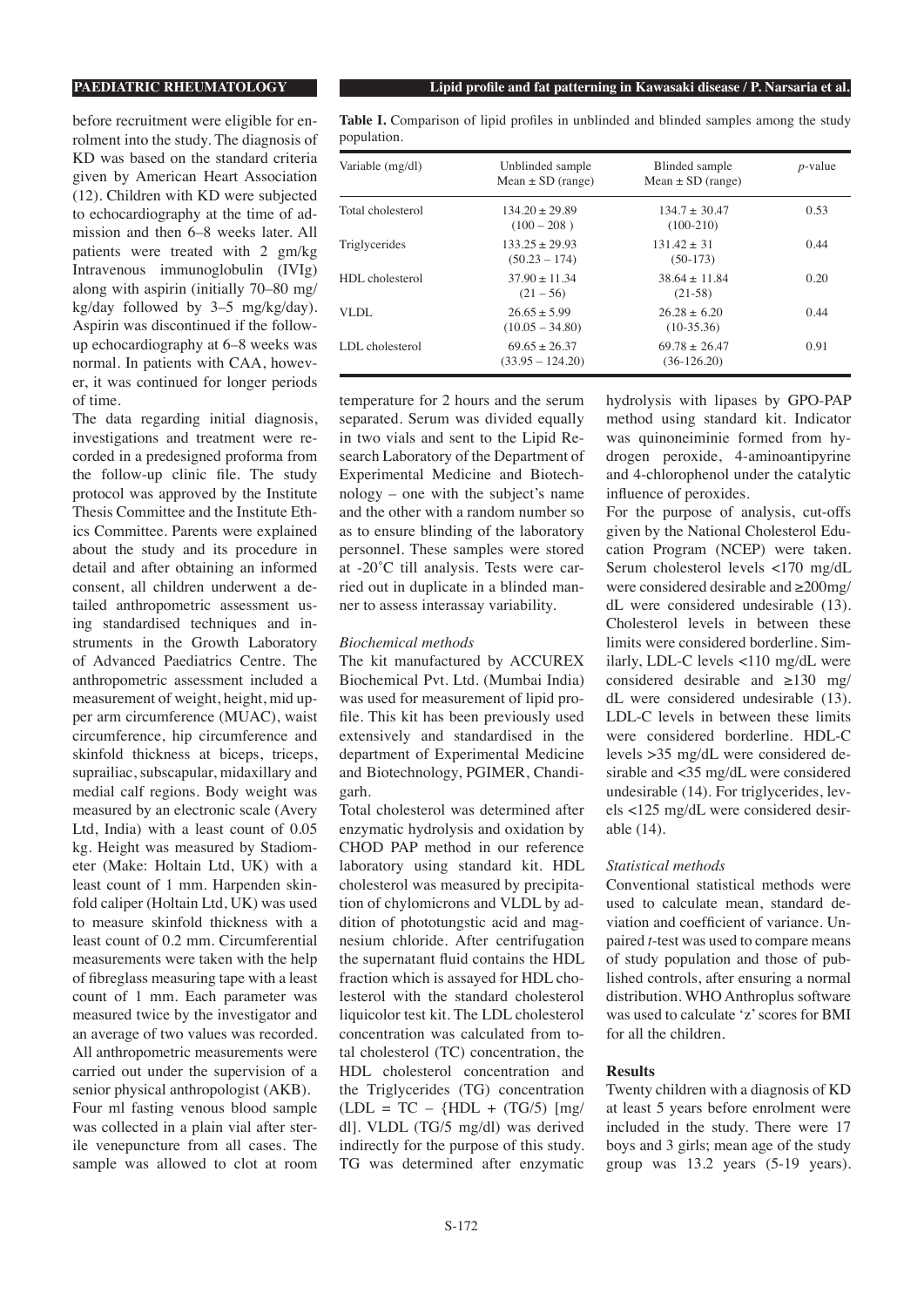### **Lipid profile and fat patterning in Kawasaki disease / P. Narsaria et al. PAEDIATRIC RHEUMATOLOGY**

**Table II.** Anthropometric profile of cases and controls according to age and sex.

| $5.0 - 9.9$<br>Boys $(n=2)$ |                    |      |                    |                   |           |                    | $15.0 - 19.9$      |      |                    |                   |      |               |                    |
|-----------------------------|--------------------|------|--------------------|-------------------|-----------|--------------------|--------------------|------|--------------------|-------------------|------|---------------|--------------------|
|                             |                    |      | Boys $(n=10)$      |                   |           | Girls $(n=2)$      |                    |      | Boys $(n=5)$       |                   |      | Girls $(n=1)$ |                    |
| Cases                       |                    |      | Cases              |                   |           | Cases              |                    |      | Cases              |                   |      |               | Cases Controls     |
| $22.43+$<br>8.10            | $21.43+$<br>5.69   | 0.89 | $41.66+$<br>13.62  | $38.62+$<br>10.37 | 0.58      | $49.23+$<br>4.63   | $34.40+$<br>8.70   | 0.58 | $57.42+$<br>25.49  | $3.09+$<br>57.47  | 0.73 | 53            | 43.75              |
| $119.40+$<br>19.09          | $124.05+$<br>18.59 | 0.83 | 11.54              | $146.42+$<br>9.71 | 0.33      | $154.10+$<br>3.11  | $144.15+$<br>10.68 | 0.35 | $166.96+$<br>11.69 | $164.62+$<br>6.97 | 0.71 | 161.40        | 159.50             |
| $17.65+$<br>2.62            | $16.00+$<br>0.28   | 0.47 | $19.94+$<br>3.79   | $21.08+$<br>3.46  | 0.49      | $23.60+$<br>0.85   | $18.85+$<br>2.62   | 0.14 | $24.64+$<br>6.64   | $23.70+$<br>2.64  | 0.78 | 24.50         | 22.70              |
| $56.70+$<br>3.54            | $50.65+$<br>0.92   | 0.14 | $64.82+$<br>11.92  | $62.57+$<br>10.63 | 0.66      | $68.55+$<br>6.43   | $56.25+$<br>5.30   | 0.17 | $68.50+$<br>20.82  | $71.92+$<br>9.14  | 0.75 | 66.50         | 57.40              |
| $61.70+$<br>8.34            | $58.35+$<br>4.03   | 0.66 | $76.85+$<br>11.91  | $76.85+$<br>9.05  | 1.00      | $89.75+$<br>4.59   | $75.25+$<br>10.96  | 0.23 | 88.92+<br>17.28    | $83.80+$<br>4.38  | 0.54 | 89.00         | 85.40              |
| $0.92+$<br>0.07             | $0.87+$<br>0.04    | 0.45 | $0.85+$<br>0.09    | $0.81+$<br>0.06   | 0.32      | $0.77+$<br>0.11    | $0.75+$<br>0.04    | 0.86 | $0.76+$<br>0.11    | $0.86+$<br>0.08   | 0.13 | 0.75          | 0.67               |
|                             |                    |      | Controls $p$ value |                   | $151.24+$ | Controls $p$ value | $10.0 - 14.9$      |      | Controls $p$ value |                   |      |               | Controls $p$ value |

\*Mid-upper arm circumference.

**Table III.** Skinfold thicknesses of cases and controls according to age and sex.

| Age (in years)                    | $5.0 - 9.9$<br>Boys $(n=2)$ |                           |      |                   |                           | $10.0 - 14.9$ |                   | $15.0 - 19.9$       |      |                   |                                        |      |               |       |
|-----------------------------------|-----------------------------|---------------------------|------|-------------------|---------------------------|---------------|-------------------|---------------------|------|-------------------|----------------------------------------|------|---------------|-------|
|                                   |                             |                           |      | Boys $(n=10)$     |                           |               | Girls $(n=2)$     |                     |      | Boys $(n=5)$      |                                        |      | Girls $(n=1)$ |       |
|                                   | Cases                       | Controls $p$ -value Cases |      |                   | Controls $p$ -value Cases |               |                   | Controls $p$ -value |      | Cases             | Controls <i>p</i> -value Cases Control |      |               |       |
| Biceps (mean+SD,<br>in $cm)$      | $5.40+$<br>3.11             | $4.90+$<br>1.56           | 0.85 | $6.90+$<br>3.32   | $6.42+$<br>5.78           | 0.82          | $8.30+$<br>0.14   | $4.80+$<br>0.57     | 0.01 | $7.44+$<br>4.40   | $8.20+$<br>4.55                        | 0.80 | 6.00          | 5.20  |
| Triceps (mean+SD,<br>in $cm)$     | $10.70+$<br>6.36            | $7.50+$<br>2.40           | 0.57 | $11.00+$<br>6.27  | $11.44+$<br>9.77          | 0.91          | $18.00+$<br>2.83  | $10.40+$<br>1.98    | 0.09 | $13.12+$<br>8.78  | $13.60+$<br>9.44                       | 0.94 | 15.60         | 10.00 |
| Subscapular<br>$(mean+SD, in cm)$ | $6.40+$<br>3.11             | $6.00+$<br>3.11           | 0.90 | $10.88+$<br>9.07  | $8.92+$<br>8.20           | 0.62          | $20.00+$<br>10.75 | $7.00+$<br>1.98     | 0.24 | $14.84+$<br>12.23 | $11.40+$<br>5.82                       | 0.59 | 14.00         | 8.40  |
| Midaxillary<br>$mean+SD$ , in cm) | $5.50+$<br>2.69             | $4.40+$<br>0.85           | 0.64 | $7.58+$<br>7.64   | $8.18+$<br>8.14           | 0.87          | $11.50+$<br>5.23  | $6.40+$<br>1.69     | 0.32 | $13.08+$<br>11.40 | $10.32+$<br>5.29                       | 0.64 | 11.00         | 7.20  |
| Medial calf<br>$(mean+SD, in cm)$ | $10.70+$<br>5.23            | $8.20+$<br>1.69           | 0.59 | $13.68+$<br>8.57  | $11.68+$<br>9.15          | 0.62          | $17.90+$<br>2.40  | $10.80+$<br>0.28    | 0.05 | $14.28+$<br>5.88  | $14.44+$<br>8.11                       | 0.97 | 13.20         | 13.20 |
| Suprailiac<br>$(mean+SD, in cm)$  | $8.70+$<br>7.49             | $6.65+$<br>2.05           | 0.90 | $15.00+$<br>12.08 | $12.56+$<br>12.69         | 0.67          | $28.80+$<br>19.23 | $12.20+$<br>5.94    | 0.36 | $18.60+$<br>12.50 | $20.28+$<br>11.05                      | 0.83 | 10.80         | 16.20 |

Mean interval between initial diagnosis and enrolment was 8.8 years with a range of 5.3–13.6 years. One child had a 6 mm aneurysm of left anterior descending artery which resolved on follow-up. Two children had perfusion defects on thallium  $(Th<sup>201</sup>)$  scintigraphy.

# *Lipid profiles*

When blinded and unblinded samples were compared, there was no significant interassay variability in different parameters of the lipidogram (Table I). On comparison with NCEP cut-offs, 2 children had borderline while 1 had undesirable levels of total cholesterol. Undesirable triglyceride levels were

seen in 12 children. Ten children had HDL levels less than 35 mg/dL. One child had borderline LDL levels.

# *Anthropometry*

Means±SD obtained for various anthropometric parameters like weight, height, MUAC, hip circumference, waist circumference and waist to hip ratio amongst cases and controls according to age and sex are shown in Table II. A regular increase in the mean attainment of all anthropometric parameters was seen between 5 to 19.9 years with advancement of age. Girls in the age group 10–14.9 years possessed higher weight, height, MUAC, hip circumference and waist circumference as compared to boys of same age group. There were no significant differences in any of the anthropometric parameters between cases and controls.

### *Skinfold thicknesses (ST)*

Means±SD obtained for skinfold thickness obtained at biceps, triceps, subscapular, midaxillary, medial calf, and suprailiac regions amongst cases and controls according to age and sex are depicted in Table III. A regular increase in these anthropometric parameters was seen with advancement of age. Girls in the age group 10–14.9 years showed higher skinfold thickness compared to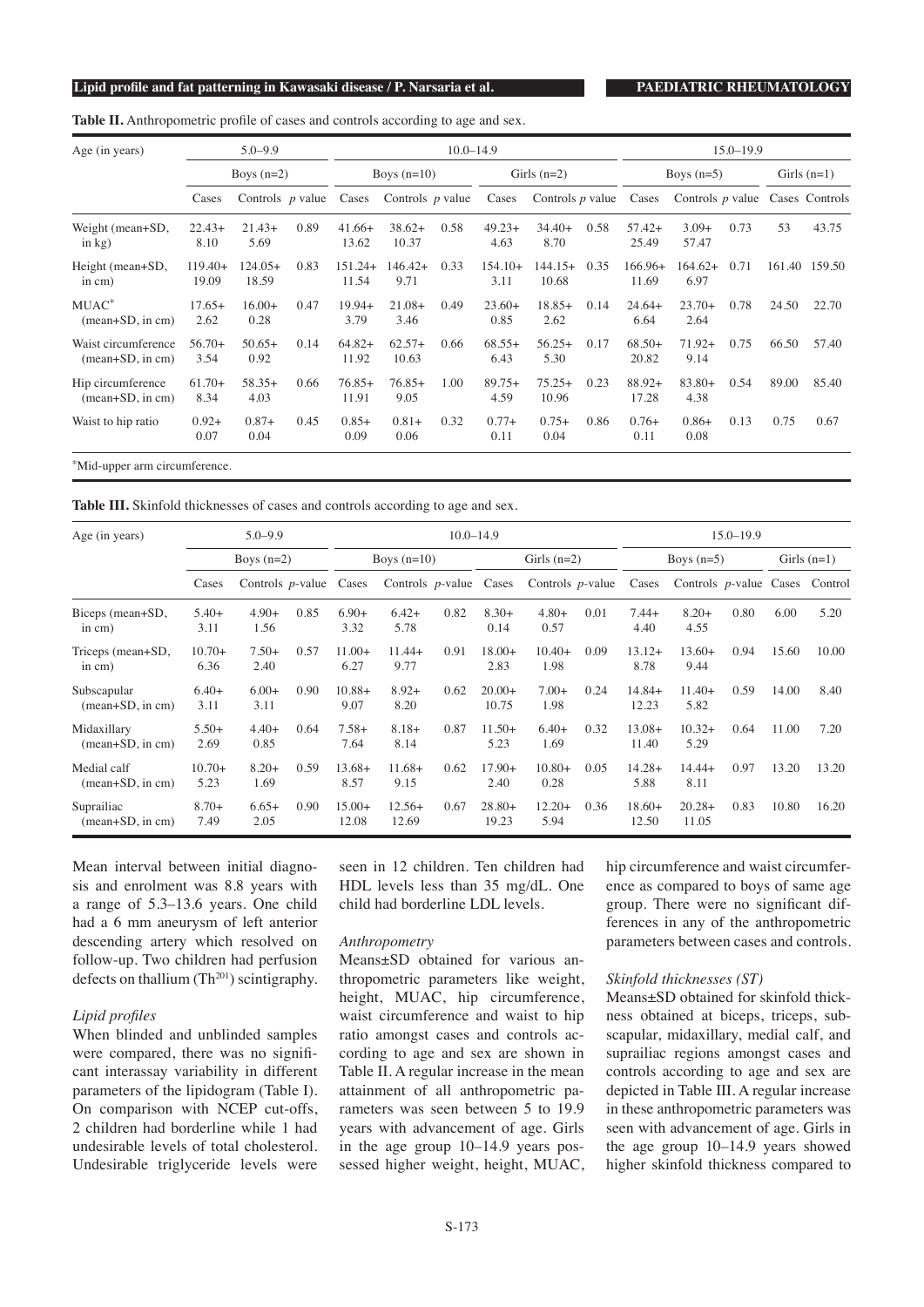boys of same age group. The only statistically significant difference between cases and controls was for biceps and medial calf ST in girls 10–14.9 years of age.

# **Discussion**

We have previously shown that the phenotype of KD at Chandigarh is different from that in Japan and the Western countries (15-17). Whether these differences are due to a different genetic background is not clearly understood. KD appears to affect a relatively older age-group of children in north-west India as compared to the West. Furthermore, thrombocytosis and periungual desquamation appears earlier in our cohort of children with KD. It is possible, therefore, that there could be differences on follow-up of these children as well. There is virtually no international literature on follow-up of KD from India or from other developing countries. Furthermore, there is hardly any literature available on fat patterning in children with KD. We have recently reported on the fat patterning of children with KD at a mean follow-up of 3.7 years (18). The only other report on this subject has been from Canada (19). We found that a proportion of our patients had abnormal lipid profiles even after 5 years of KD. HDL levels lower than the accepted level, were seen in 50% children. Triglyceride levels higher than accepted level were seen in 60% children. Two children had borderline while 1 had an undesirable level of total cholesterol. One child had borderline LDL levels. Cheung YF *et al.* showed elevated cholesterol and LDL levels in children with KD after 6–7 years of diagnosis, irrespective of whether they had CAA or not (6). Mitra et al also showed significant elevated cholesterol and LDL levels and lower HDL levels in children with KD (7). Gupta-Malhotra *et al.* have shown higher cholesterol and triglyceride levels in children with KD (9). Noto N *et al.*, on the other hand, have not shown any significant difference in lipid profiles of patients with KD versus controls (10). The mean time period from onset of KD to enrolment has varied from 2.6 to 18.6 years (6-10). Number

of subjects in all the previously published studies, as also in our study has been small (6-10). This is understandable considering the fact that these are essentially single-centre studies. Lower HDL and higher triglyceride levels in boys in our study may predispose them to atherosclerosis. No previously published studies have documented lower LDL levels compared to published controls. Lower LDL levels in boys in our study are likely to be beneficial in atherosclerosis risk. However, it has also been documented that Indian population tends to have lower HDL levels compared to Western populations (20-22). It has also been reported that coronary artery disease occurs at much lower levels of total cholesterol and LDL in Asian-Indians (20, 21).

We have taken care to ensure good quality control for lipid estimation in our study. Assays were carried out in the Lipid Research Laboratory, Department of Experimental Medicine and Biotechnology under the supervision of a senior biochemist. The laboratory personnel were blinded to the samples. All laboratory tests were run in duplicate. The absence of significant interassay variability of laboratory parameters showed a good correlation.

We also do not know whether these abnormalities would abate, persist or worsen with age. Hence more long-term longitudinal multicentric studies would be needed to clarify this issue; as such abnormalities may accelerate atherosclerosis and make these young adults more prone to coronary events later in life.

We attempted to study anthropometry and fat patterning in our cohort. As expected, a regular increase in various anthropometric parameters was observed in cases with advancement of age in both cases and controls. At a mean of 8.8 years after KD, there was no significant difference in any of the anthropometric parameters between cases and controls. Amongst the skinfold thicknesses, the only statistically significant difference seen was for biceps and medial calf skinfold thickness in girls with KD 10-14.9 years of age. However, as the numbers are small it would be imprudent to extrapolate and make generalisations from these data.

In conclusion, therefore, our preliminary study suggests that at a mean of 8.8 years after the acute episode of KD, children in our cohort appear to have significant abnormalities in their lipid profiles. These may put these patients at high risk for coronary events later in life. However, these are results on a relatively small sample size from a single centre. Longer follow-up and multicentric studies would help clarify these issues.

#### **References**

- 1. PETTY RE, CASSIDY JT: Kawasaki disease. *In*: CASSIDY JT, PETTY RE, LAXER MR, LINDSELY CB (Eds.) *Textbook of Pediatric Rheumatology*. 5th ed. Philadelphia (PA): WB Saunders Company; 2005. p. 521-36.
- 2. KATO H, SUGIMURA T, AKAGI T *et al.*: Long-term consequences of Kawasaki disease. A 10- to 21-year follow-up study of 594 patients. *Circulation* 1996; 94: 1379-85.
- 3. MASI L, FRANCESCHELLI F, LEONCINI G *et al.*: Can fibroblast growth factor (FGF)-23 circulating levels suggest coronary artery abnormalities in children with Kawasaki disease? *Clin Exp Rheumatol* 2013; 31: 149-53.
- 4. FUKAZAWA R, OGAWA S: Long-term prognosis of patients with Kawasaki disease: at risk for future atherosclerosis? *J Nihon Med Sch* 2009; 76: 124-33.
- 5. GHELANI SJ, SINGH S, MANOJKUMAR R: Endothelial dysfunction in a cohort of North Indian children with Kawasaki disease without overt coronary artery involvement. *J Cardiol* 2009; 53: 226-3.
- 6. CHEUNG YF, YUNG TC, TAM SC, HO MH, CHAU AK: Novel and traditional cardiovascular risk factors in children after Kawasaki disease: implications for premature atherosclerosis. *J Am Coll Cardiol* 2004; 43: 120-4.
- 7. MITRA A, SINGH S, DEVIDAYAL, KHULLAR M: Serum lipids in north Indian children treated for Kawasaki disease. *Int Heart J* 2005; 46: 811-7
- 8. SILVA AA, MAENO Y, HASHMI A, SMALL-HORN JF, SILVERMAN ED, MCCRINDLE BW: Cardiovascular risk factors after Kawasaki disease: a case-control study. *J Pediatr* 2001; 138: 400-5.
- 9. GUPTA-MALHOTRA M, GRUBER D, ABRA-HAM SS *et al.*: Atherosclerosis in survivors of Kawasaki disease. *J Pediatr* 2009; 155: 572-7.
- 10. NOTO N, OKADA T, KARASAWA K *et al.*: Age-related acceleration of endothelial dysfunction and subclinical atherosclerosis in subjects with coronary artery lesions after Kawasaki disease. *Pediatr Cardiol* 2009; 30: 262-8.
- 11. CHEUNG YF, WONG SJ, HO MH: Relationship between carotid intima-media thickness and arterial stiffness in children after Kawasaki disease. *Arch Dis Child* 2007; 92: 43-7.
- 12. NEWBURGER JW, TAKAHASHI M, GERBER MA *et al.*: Diagnosis, treatment, and long-term management of Kawasaki disease: a statement for health professionals from the Committee